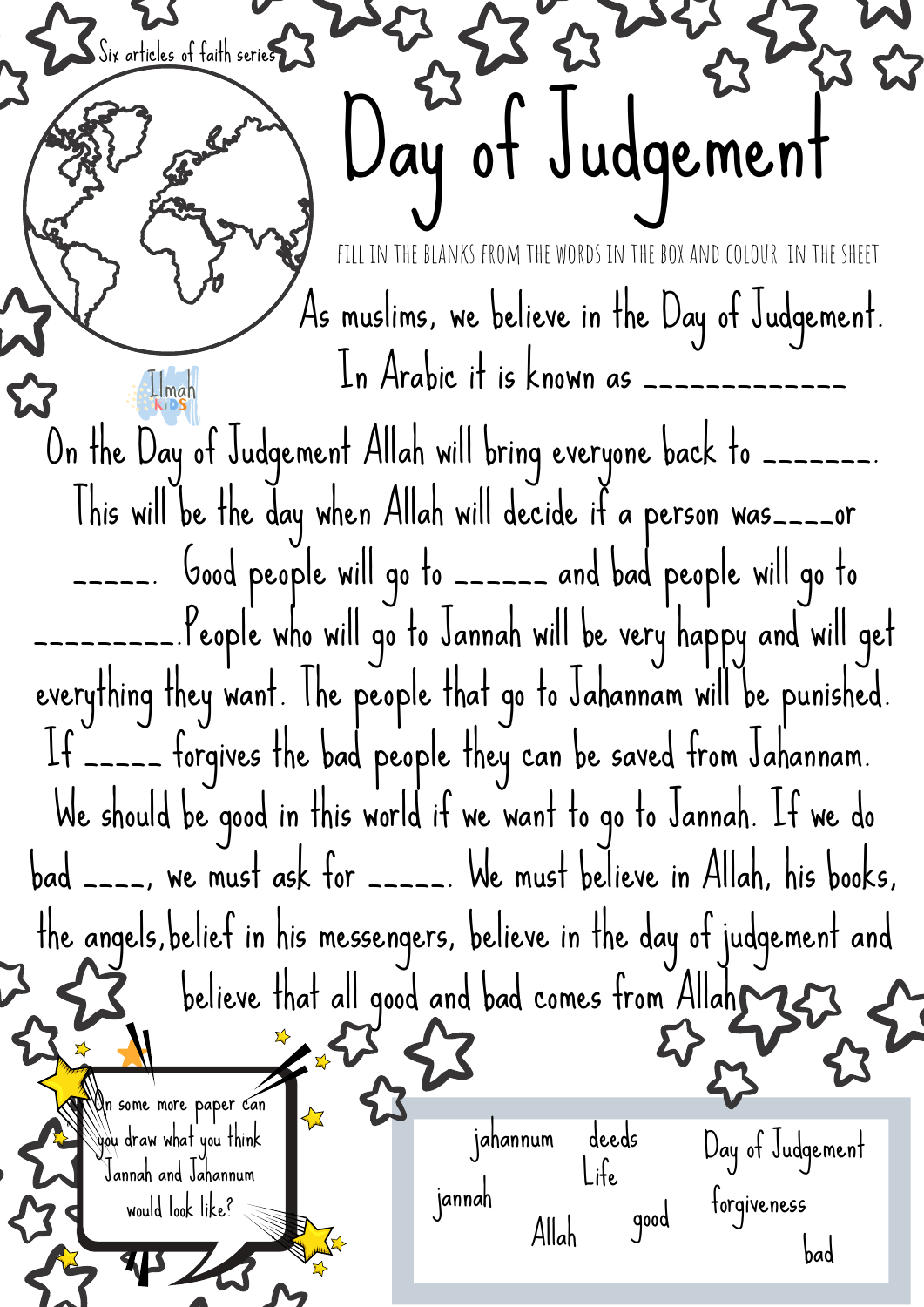Allah sent some good people as messengers to spread the word of Allah. They were known as prophets.The last and final prophet was Prophet Muhammad. Allah gave the Quran to Prophet Muhammad to teach people about Allah and what is good and bad. When we speak about the Prophets we should say 'peace be upon him'. Prophet Muhammad was born in the city of................................. Can you find any more facts about the Prophet Muhammad? You can make more fact sheets about some of the other prophets too.Which ones will you choose? Belief in Allah' s Messengers Prophet Muhammad Prophet Muhammad was born in the year.............................. Prophet Muhammad was known as ............................ which means The Trustworthy Prophet Muhammad used to go to a cave to think about Allah. The ....cave was called....................... Six articles of faith series Fact File